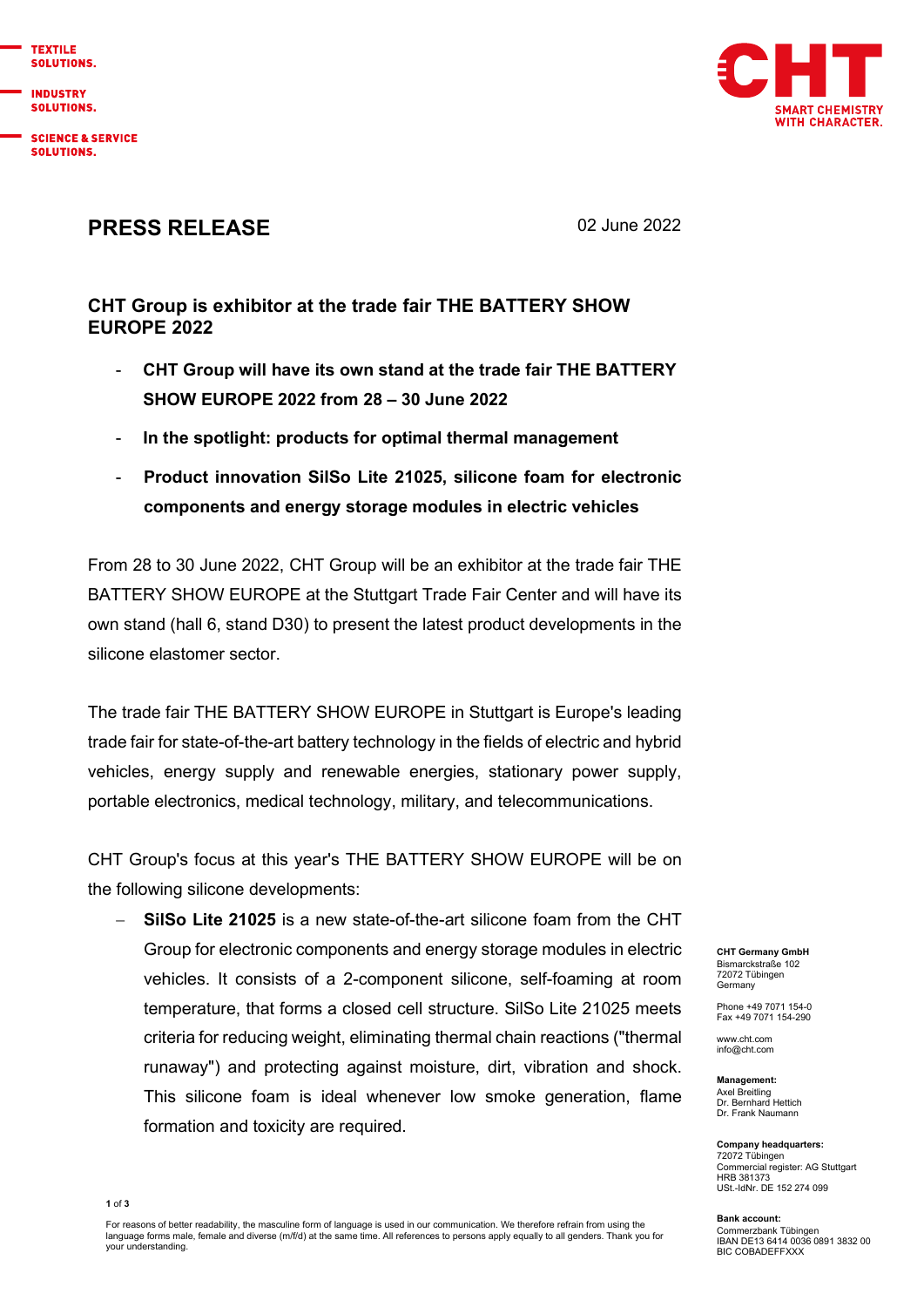

- SE3000 is a thermally conductive silicone elastomer for potting and encapsulating electric and electronic components. The product can be used in areas where flame retardancy and UL94 V0 is a requirement. The components are characterized by a low viscosity.
- SilSo Cool 21005 is a gap filler for electronic assemblies with heat dissipation demands. It was specially formulated to achieve low hardness and set strength. It stands out for its mechanical and chemical stability at low and high temperatures (-50 to 200°C). It remains flexible and has a natural low tack, ideal for applications where a strong mechanical or chemical bond is not required.
- SilSo-Bond 14000 is a thermally conductive, non-corrosive, neutral curing, 1-component RTV silicone adhesive. It exhibits excellent primerfree adhesion to many substrates and cures at room temperature.

Visit us at our stand (hall 6, stand D30) from 28 to 30 June 2022 at THE BATTERY SHOW EUROPE, Stuttgart Trade Fair Center, and convince yourself of our latest product developments in the silicone elastomer sector.

## About the CHT Group

The CHT Group is a medium-sized global player for specialty chemicals and active worldwide in development, production and sales. CHT Germany GmbH in Tübingen is the headquarters of the group of companies which focuses on sustainable chemical products and process solutions.

TEXTILE SOLUTIONS of CHT improve the quality, functionality as well as look and purity of textiles and optimize their manufacturing processes.

In the fields of silicones, building materials, paints, coatings, paper, agrochemicals as well as cleaning and care products innovative products and process solutions are provided by INDUSTRY SOLUTIONS.

By combining the strengths of the complete group further innovative products, applications or processes are continually developed and vast technical support is offered within the SCIENCE & SERVICE SOLUTIONS. Highly qualified specialists work in state-of-the art laboratories for development, analytics and application technique in order to work out ideas and solutions that meet the latest requirements.

The CHT Group with its own production and sales locations is represented by more than 26 companies worldwide. In the financial year 2021, the CHT Group generated a group turnover of 630 million Euro with around 2,400 employees.

For more information, please visit www.cht.com